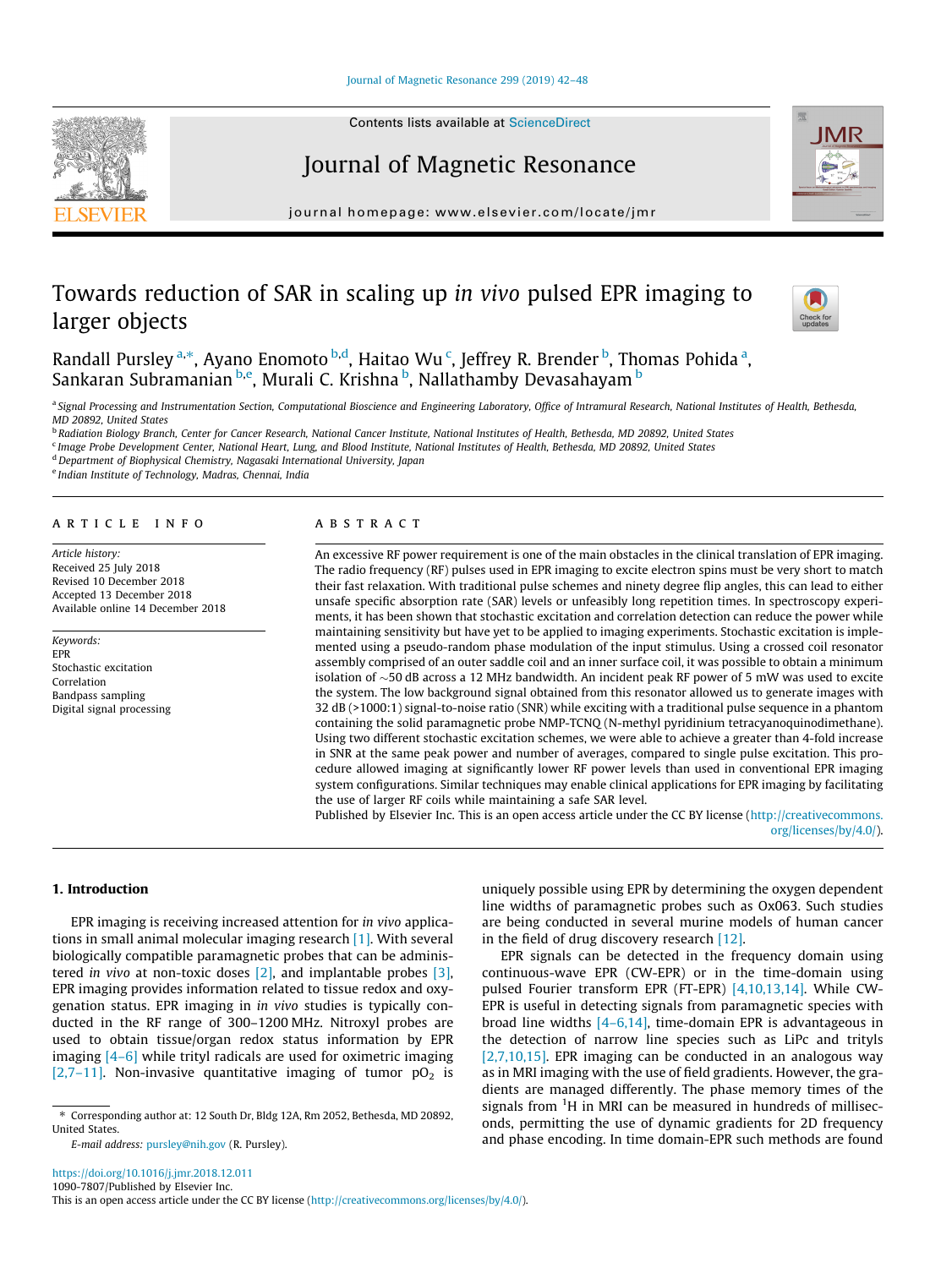not practical because the phase memory times measured are in microseconds. Hence most EPR imaging is done using static field gradients [\[4,5,10,13\].](#page-6-0) The localization of the spins in EPR imaging is performed either by frequency-encoding followed by projection reconstruction, or phase-encoding followed by Fourier reconstruction [\[16,17\]](#page-6-0). The phase-encoding method was found to be advantageous, especially in time-domain EPR in terms of spatial and temporal resolutions, allowing the non-invasive study of tumor oxygenation dynamics  $[8,18]$ . Several EPR imaging studies have been conducted in tumor-bearing mice to better understand tumor physiology and it's dynamics and its dependence on treatments such as radiation therapy, chemotherapy, or combination chemoradiation therapy [\[11,19–23\].](#page-6-0) With the capabilities of EPR imaging in small animal research now well established in terms of data acquisition, image reconstruction, resonant structures, and spin probes, translating this modality to clinical applications is being investigated. While more readily accessible anatomical regions such as breast, prostate, and the oral cavity may be feasible with the present state of technology and available instrumentation, whole body applications may be limited by the restrictions on RF power exposure. The specific absorption rate associated with imaging in the 300 MHz range with the  $\sim$ 70 ns, 80 W pulses typically used in EPR imaging is around 0.7 W/kg. This SAR level is acceptable for local irradiation in humans but exceeds the limit for routine whole body imaging [\[24\]](#page-6-0). As 300 MHz frequency resonators capable of volumetric imaging become more common  $[9]$ , there is renewed interest in low power pulse sequences that can meet FDA and International Electrotechnical Commission (IEC) guidelines with high duty cycles. To mitigate these restrictions, alternate strategies of EPR signal detection using lower RF power levels will be necessary [\[25,26\]](#page-6-0).

Fig. 1 illustrates a generalized correlation spectroscopy system, where s(t) represents different input excitations, such as: pseudorandom noise or a stochastic sequence (i.e. a Hadamard or Frank sequence). Upon correlation of the system response, v(t), and the excitation,  $s(t)$ , the response,  $R_{sv}(t)$ , is proportional to the impulse response of the System. The original stochastic excitation experiments used CW excitation to obtain the magnetic resonance signal. In the present study, the time-domain EPR method was utilized to avoid the limitations imposed by a CW excitation source. [Fig. 2](#page-2-0) illustrates the differences between a standard FT-EPR system and the current system.

In time-domain NMR spectroscopy, Ernst proposed the use of stochastic excitation by a binary Hadamard sequence-based pseudorandom phase modulation as a method to reduce peak RF power [\[27\].](#page-6-0) Under continuous stochastic excitation at low peak power, the spin system evolves in response to the phase modulation of the excitation. The correlation of the acquired response to this excitation and the originating stochastic phase modulation effectively yields the free induction decay (FID) that is typically generated by a single RF excitation pulse with higher peak power.

Because low power RF pulses are continually exciting the system, stochastic excitation has the additional advantage that the RF power is spread evenly through the duration of the experiment. In traditional time-domain EPR, RF pulses with high peak power excite the system at a much lower rate resulting in an uneven temporal distribution of RF power during an experiment. Pseudorandom excitation followed by correlation was implemented in EPR spectroscopy at 300 MHz to determine the SNR relative to conventional RF pulse methods using higher peak powers, and found to be comparable when using narrow line probes such as LiPc [\[28\]](#page-6-0) following the early description at higher frequencies [\[29\].](#page-6-0) The use of Hadamard correlation spectroscopy in EPR at 300 MHz achieved an advantage of 13 dB in power reduction over the standard single RF pulse excitation modality.

Error correcting codes have been utilized in the communications industry for over 50 years. The original work in this field was focused on reducing bit errors during transmission of digital data in a noisy environment. Although the data acquired during EPR is analog in nature, the same techniques can be applied. The biphasic random excitation used in Hadamard correlation spectroscopy suffers from an imperfect impulse response crosscorrelation with the response signal, as the circular autocorrelation function for lags other than zero is 1/N rather than zero. As a consequence, systematic noise is introduced into the signal in Hada-mard biphasic sequences due to the finite sequence length [\[30\].](#page-6-0)

Earlier reports implementing error correcting codes [\[31–33\]](#page-6-0) by Blumich et al., addressed this problem with a stochastic polyphase Frank sequence with a circular autocorrelation function equal to the Kroenecker delta function [\[34\]](#page-6-0) and demonstrated low power RF pulse excitation was possible at power levels six orders of magnitude lower than traditional single-pulse NMR modulated with comparable signal-to-noise. This prompted a study by Tseitlin et al. to implement a similar polyphase Frank sequence modulation scheme and detect EPR signals at a resonant frequency of 256 MHz. This work successfully detected resonance signals from the trityl spin probe despite the resonator recovery time being a significant fraction of the signal detection time. Signal detection was achieved with deuterated trityl radicals using a peak RF pulse power of 1.5 mW, which generated a flip angle of the magnetization vector of  $\sim$ 0.35°, which was cumulatively similar to that achieved with a single  $90^\circ$  pulse. The isolation of this resonant structure was sufficient to detect the long-lived induction signal from the trityl probe. These studies pointed to the feasibility of achieving signal detection with a sevenfold lower excitation than is typical [\[35,36\]](#page-6-0).

Previous studies in stochastic excitation in EPR have focused on spectroscopy applications. Since imaging rather than spectroscopy has greater requirements in both power and signal, we compared the efficiency of both Hadamard and polyphasic stochastic excitation to the traditional single-pulse FT-EPR technique for imaging a solid NMP-TCNQ phantom at 300 MHz, using the same low power 5 mW excitation for each. At constant low peak power, the Hadamard and polyphasic sequences gave substantially higher SNR than traditional single pulse FT-EPR. The polyphasic sequence generated higher SNR then the Hadamard sequence. Results from this study demonstrate that low power EPR imaging is feasible and we are another step closer in translating EPR to clinical applications.

#### 2. Materials and methods

#### 2.1. Hardware description

An existing 300 MHz time-domain EPR spectrometer was modified for these experiments. The hardware configuration for this

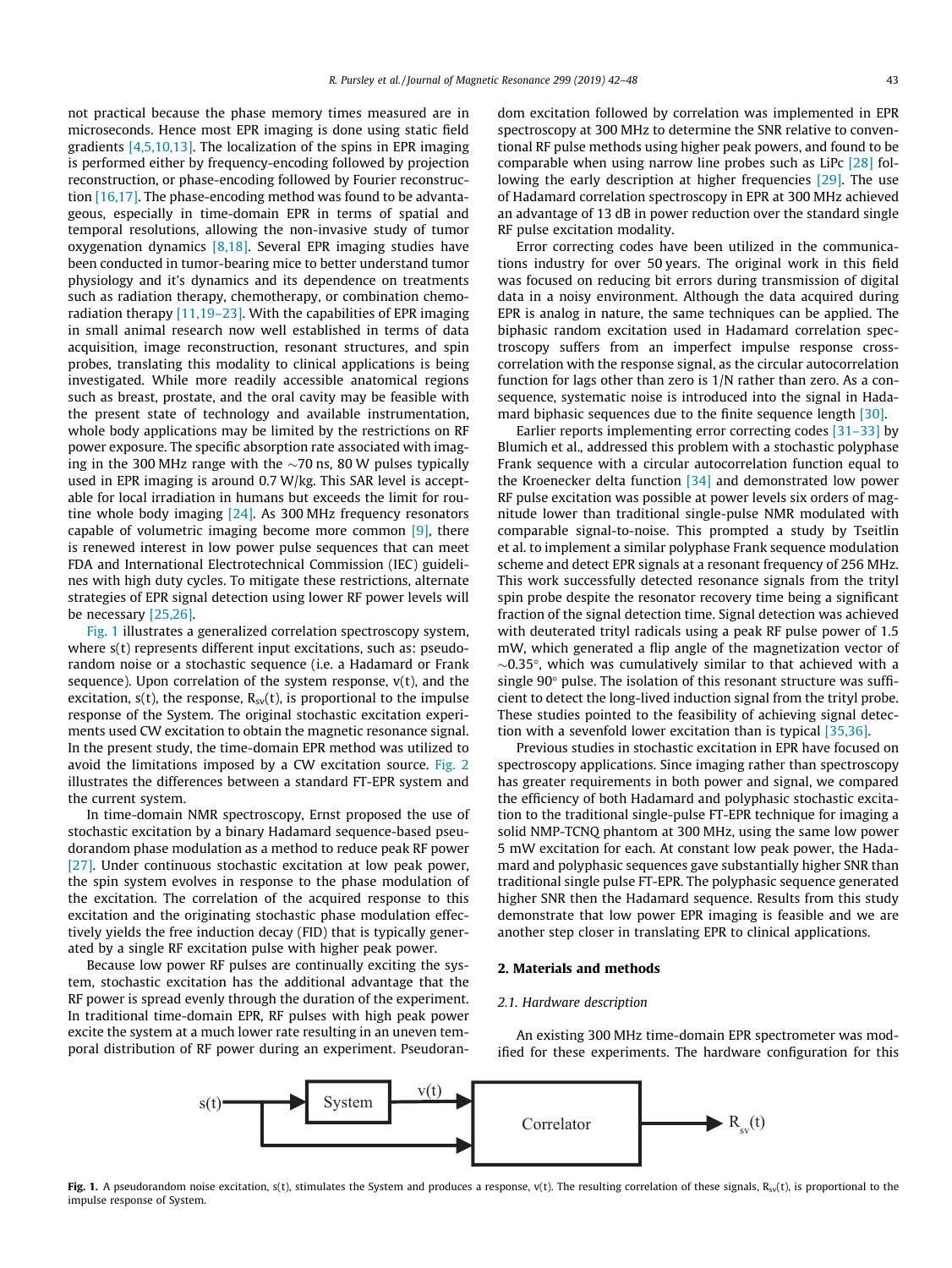<span id="page-2-0"></span>

Fig. 2. Comparison of a standard FT-EPR system to a system driven by a pulse train modulated with a pseudorandom sequence. (a) A RF pulse,  $x(t)$  is input into the system and the FID output, h(t), is observed. (b) A RF pulse, x(t) is convolved with a pseudorandom sequence, s(t), producing a sequence of modulated RF pulses, p(t). After correlating the output,  $v(t)$ , with  $s(t)$ , the FID output,  $h(t)$ , is effectively observed.

system uses only commercial off-the-shelf equipment for signal generation and acquisition as shown in Fig. 3. The transmit section consists of the Tektronix AWG70001A arbitrary waveform generator (AWG) which can be configured to generate customized excitation signals and synchronized trigger signals. The length of the excitation waveforms was up to 184,320 points with 8-bit resolution. The output clock rate was 12 GS/s. A digital output was used to trigger an acquisition. A 10 MHz reference signal was used to synchronize the acquisition clock to the excitation clock to allow the implementation of bandpass sampling and accurate sampling relative to RF excitation.

The resonator is designed as a pair of crossed coils [\(Fig. 4](#page-3-0)). The outer transmit coil is a saddle coil with an inner diameter of 15 mm and a length of 25 mm. The inner receive coil is solenoidal with an inner diameter of 8 mm and positioned orthogonal to the outer coil. Both coils are tuned to 300 MHz with a Q of 25 resulting in



Fig. 3. Block diagram of EPR system. In this experimental setup, a Tektronix AWG70001 arbitrary waveform generation is the RF excitation source. An Agilent 8648D is synchronized with the AWG to provide a synchronized clock to the Signatec PX14400 data acquisition board. The RF excitation is input into a custom in-house EPR cross-coil resonator. The RF response from the resonator is amplified and filtered before being acquired by the data acquisition board.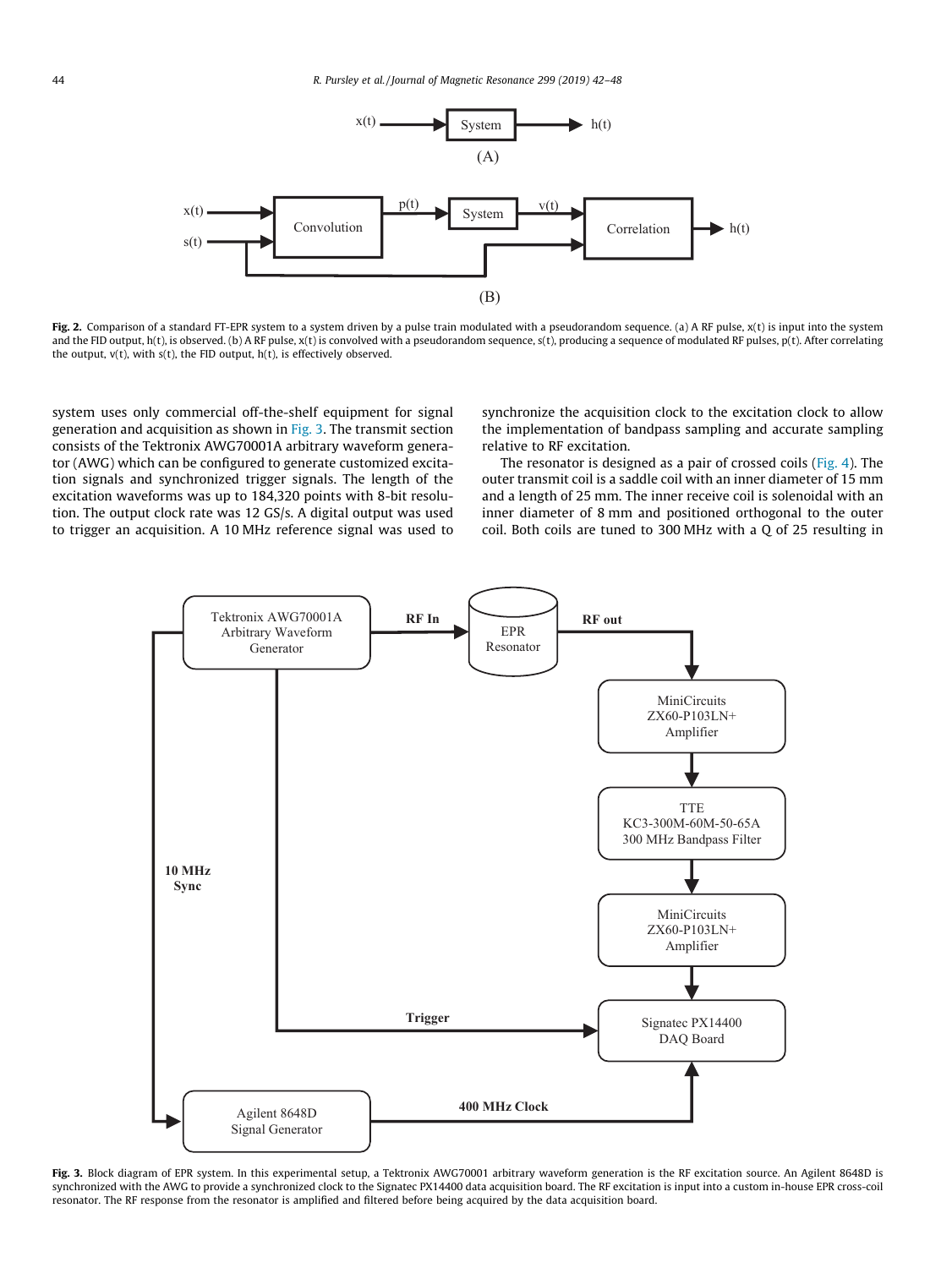<span id="page-3-0"></span>

Fig. 4. (A) Schematic of a crossed resonator with saddle transmit and an inner surface coil receive pair. (B) The tuning assembly. The mechanism is of a PVC insert fabricated with a slit in the middle. The diameter of the insert is the inner diameter of the Lucite tube. The slit width is equal to the diameter of the surface coil wire. In the assembly, an O-ring is positioned in such a way, once the tuning assembly is inserted, it will hold tightly. Since the surface coil is inside the slit, the position can be changed by tuning the assembly. (C) The actual resonator assembly.

a bandwidth of 12 MHz. This configuration provided a minimum isolation greater than 50 dB between the transmitter and receiver at resonance as shown in [Fig. 5](#page-4-0). The overall resonator bandwidth is shown in [Fig. 6](#page-4-0). A phantom consisting of a Lucite cylinder that fit snugly in the receiver coil with seven holes of different diameters was filled with solid NMP TCNQ (tetracyanoquinodimethane, an organic free radical semi-conductor with exchanged narrowed sharp single EPR resonance) for imaging.

The receive section consisted of an Agilent 8648D signal generator, a TTE KC-300 M-60 M-50-65A bandpass filter, two MiniCircuits ZX60-PL1013LN + amplifiers, and a PCIe-based Signatec PX14400A data acquisition (DAQ) board. After the EPR signal is filtered and amplified, the DAQ board digitized the signal using a 14 bit analog-to-digital converter (ADC). The signal was sampled at a clock rate of 400 MHz input from the Agilent signal generator.

A Frank sequence always contains  $N^2$  elements and the Hadamard sequence, contains  $2^M$  elements. For direct comparison of the two sequences, a length of 256 elements was chosen for both configurations. Each RF pulse sequence consists of 256 individual pulses, centered at 300 MHz with a pulse width (PW) of 50 ns. The phase of each RF pulse is defined by the phase of each element in the corresponding pseudorandom sequence. An additional 10 ns separates the RF pulses resulting in a pulse repetition period (PRP) of 60 ns. The entire sequence cycles through every 15.36  $\mu$ s. With a clock rate of 12 GB/s, the AWG requires 184,320 total points to represent the complete sequence. Low input power and high coil isolation are critical in the implementation of stochastic excitation modalities. Both contribute to the reduction in dead time which allows for a shorter PRP.

An application was developed using National Instruments Lab-VIEW to generate the data for these sequences, and transfer the data to the AWG. Once uploaded to the AWG, the desired pulse sequence is selected before conducting each experiment. For these experiments, the AWG was configured to output one of three waveforms:

- 1. A 300 MHz RF pulse train with a PW of 50 ns and a PRP of 20  $\mu$ s.
- 2. A 300 MHz RF pulse train with a PW of 50 ns and a PRP of 60 ns. The pulse train is phase modulated by a 256-element biphase Hadamard sequence.
- 3. A 300 MHz RF pulse train with a PW of 50 ns and a PRP of 60 ns. The pulse train is phase modulated by a 256-element polyphase Frank sequence.

#### 2.2. Software description

A custom software application was developed to provide the following: (1) configuration of the PX14400A; (2) control and monitoring of the data acquisition process; (3) user selection of system configuration; (4) data processing (e.g., averaging, bandpass sampling, signal correlation, etc.); and (5) the graphical user interface (GUI). The GUI was developed in National Instruments LabVIEW, and uses commercially available drivers to configure and control the DAQ board. The block diagram in [Fig. 7](#page-5-0) describes the flow of the data processing portion of the program.

## 3. Results

With our system configuration (i.e., AWG used for RF pulse generation), the convolution of the RF pulse and pseudorandom sequence is completed in the custom software that creates the RF pulse sequences. Therefore, the system hardware configuration is identical for all experiments, including the single RF pulse mode. This implementation permits direct comparison of results from the different pseudorandom encoding methods and the conventional single RF pulse imaging modality. Peak RF output power was set to 5 mW in all experiments using the same resonator, corresponding to a flip angle of  $0.225^{\circ}$ . All images are obtained using phase encoding of a single time point. EPR signals were averaged in the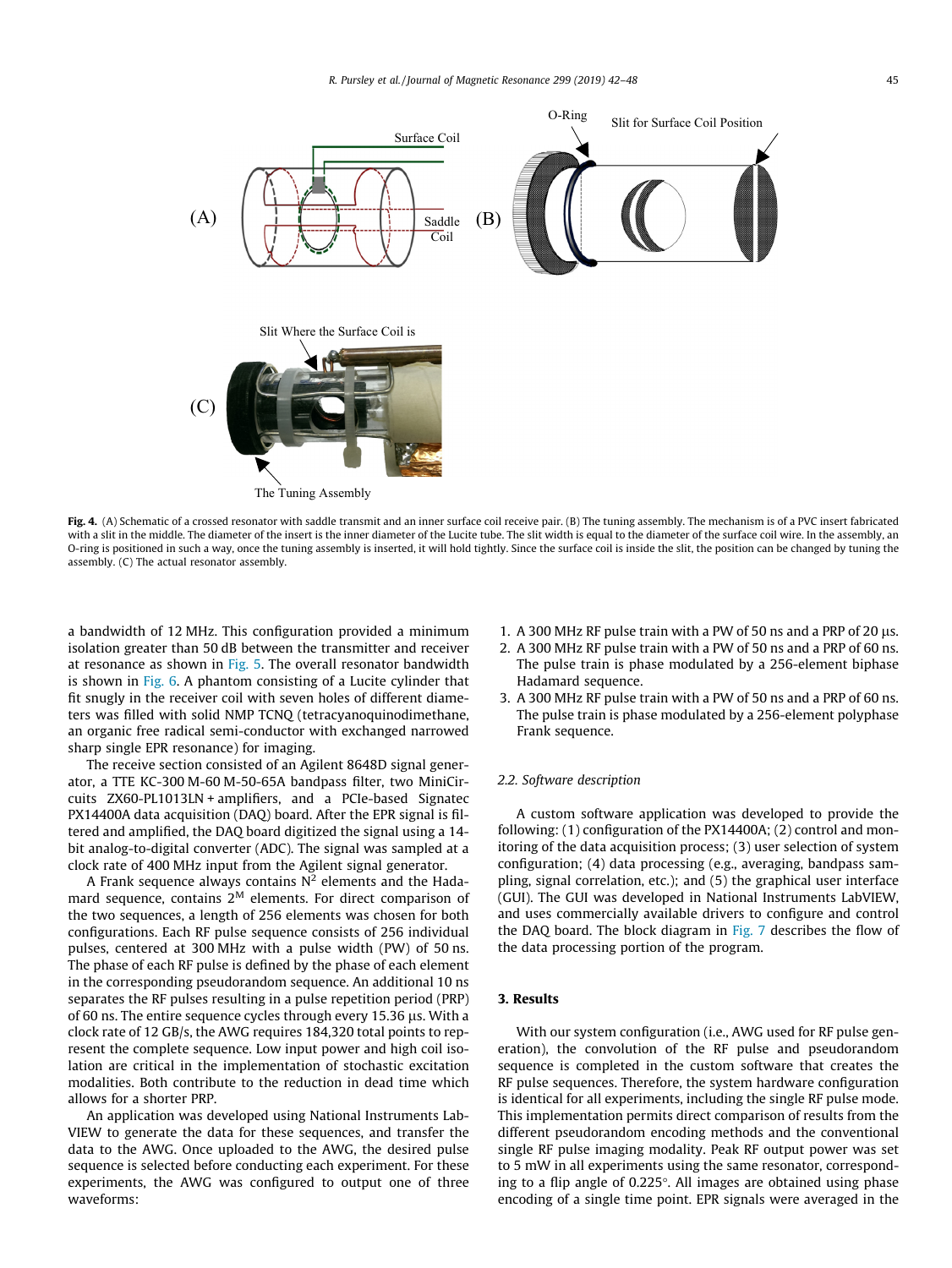<span id="page-4-0"></span>

Fig. 5. Frequency response of each coil and the measured isolation between the two coils with a center frequency of  $\sim$ 300 MHz and a 3 dB bandwidth of  $\sim$ 12 MHz for each coil. The isolation ranges from ~ 50 dB at the bandwidth boundaries to -76 dB at the center. All readings are taken using Rohde & Schwarz Vector Network Analyzer - ZNC3.



Fig. 6. Frequency response of the coil assembly as the main field was stepped through a range to provide a resonant frequency from approximately 290– 310 MHz. The RF excitation was a 30 MHz bandwidth RF pulse of 50 ns pulse width and a 10 ms pulse repetition period which was output from the Tektronix AWG 70001A.

time domain by 10,000 for each experiment. The results are summarized in [Fig. 8.](#page-5-0)

### 4. Discussion

Both the Hadamard and Frank sequence imaging modalities generated images with  $\sim$ 40 dB SNR at RF peak power levels of 5 mW. The single pulse imaging modality at higher peak power generated images with a SNR of  $\sim$ 33 dB at the same peak power level. Although the Frank sequence excitation should outperform the Hadamard sequence excitation due to the systematic error in the Hadamard sequence by the imperfect circular autocorrelation, suggesting system noise rather than autocorrelation dominates the background signal. Further work to identify and minimize the impact of these sources of system noise is needed to observe the performance differences of the stochastic modalities. With the combined effects of good coil isolation and low input power, the dead time was minimized allowing the pulse repetition period to be 60 ns, enabling a 10 ns period for acquisition during the Frank and Hadamard sequence experiments. This high repetition rate resulted in a total (i.e., full duration of stochastic sequence) acquisition time of 15.36  $\mu$ s. For the correlation techniques to be most efficient, the FID duration should be equal or a little less than the total acquisition time. The NMP-TCNQ probe phantom used for the experiments has  $T_1$  and  $T_2$  equal to approximately 1  $\mu$ s which results in a FID duration up to approximately  $5 \mu s$ , or about a third of the acquisition time. We selected a 256-element sequence for both Frank and Hadamard for comparison purposes. Based on the duration of the FID signal for this sample, a 144-element Frank sequence or a 128-element Hadamard sequence could be implemented. Image quality would remain the same, but total acquisition time would be less.

This work has demonstrated that the use of stochastic excitation and correlation detection improves SNR sufficiently in EPR imaging that average RF excitation power levels can be reduced by a factor of  $\sim$ 470 over traditional EPR imaging. This is an early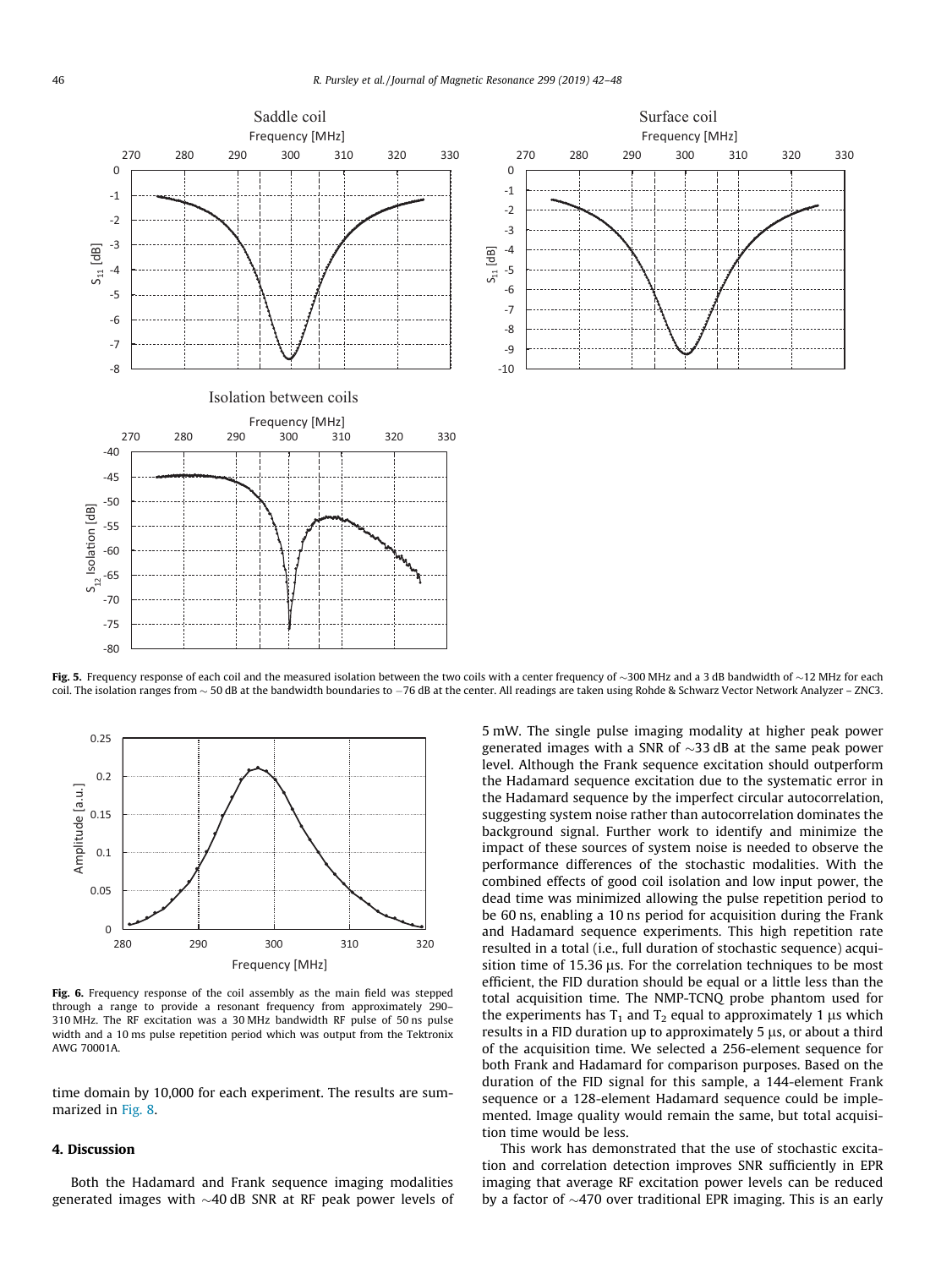<span id="page-5-0"></span>

Fig. 7. Block diagram of processing steps in the acquisition software. After acquisition, the first waveform represents the baseline. This waveform is subtracted from all other acquired waveforms. After baseline subtraction, the data is resampled using quadrature bandpass sampling. A set of 256 equally spaced points are extracted from the data and correlated with the original stochastic sequence to generate the FID. A last stage of filtering produces the final result.



Fig. 8. (A) Layout of the TCNQ phantom (in mm). (B) 2D images using Frank sequence encoding, Hadamard sequence encoding, and conventional single pulse system configurations using identical parameters. Gradient signals were set to 1.8 G/cm. The data was acquired as 169 projections and final images are 256  $\times$  256 pixels. (C) Histograms of the upper half of each image to estimate background level with Frank sequence encoding, Hadamard sequence encoding, and conventional single pulse system configurations. (D) Computed signal-to-noise ratio of images (in dB) with Frank sequence encoding, Hadamard sequence encoding, and conventional single pulse system configurations.

step towards scaling up a resonator to sufficient size for a human limb or a surface coil on the head or neck region. Our future experiments will include larger phantoms and further hardware optimizations to ascertain whether we can indeed perform EPR imaging and oximetry on larger animals and humans.

#### References

- [1] [J.B. Mitchell, P. Kuppusamy, S. Subramanian, J.A. Cook, N. Devasahayam, M.](http://refhub.elsevier.com/S1090-7807(18)30335-5/h0005) [Afeworki, et al., Imaging of free radicals, Free Radical Bio Med. 25 \(1998\) S5-S.](http://refhub.elsevier.com/S1090-7807(18)30335-5/h0005)
- [2] J.H. Ardenkjaer-Larsen, I. Laursen, I. Leunbach, G. Ehnholm, L.G. Wistrand, J.S. Petersson, et al., EPR and DNP properties of certain novel single electron